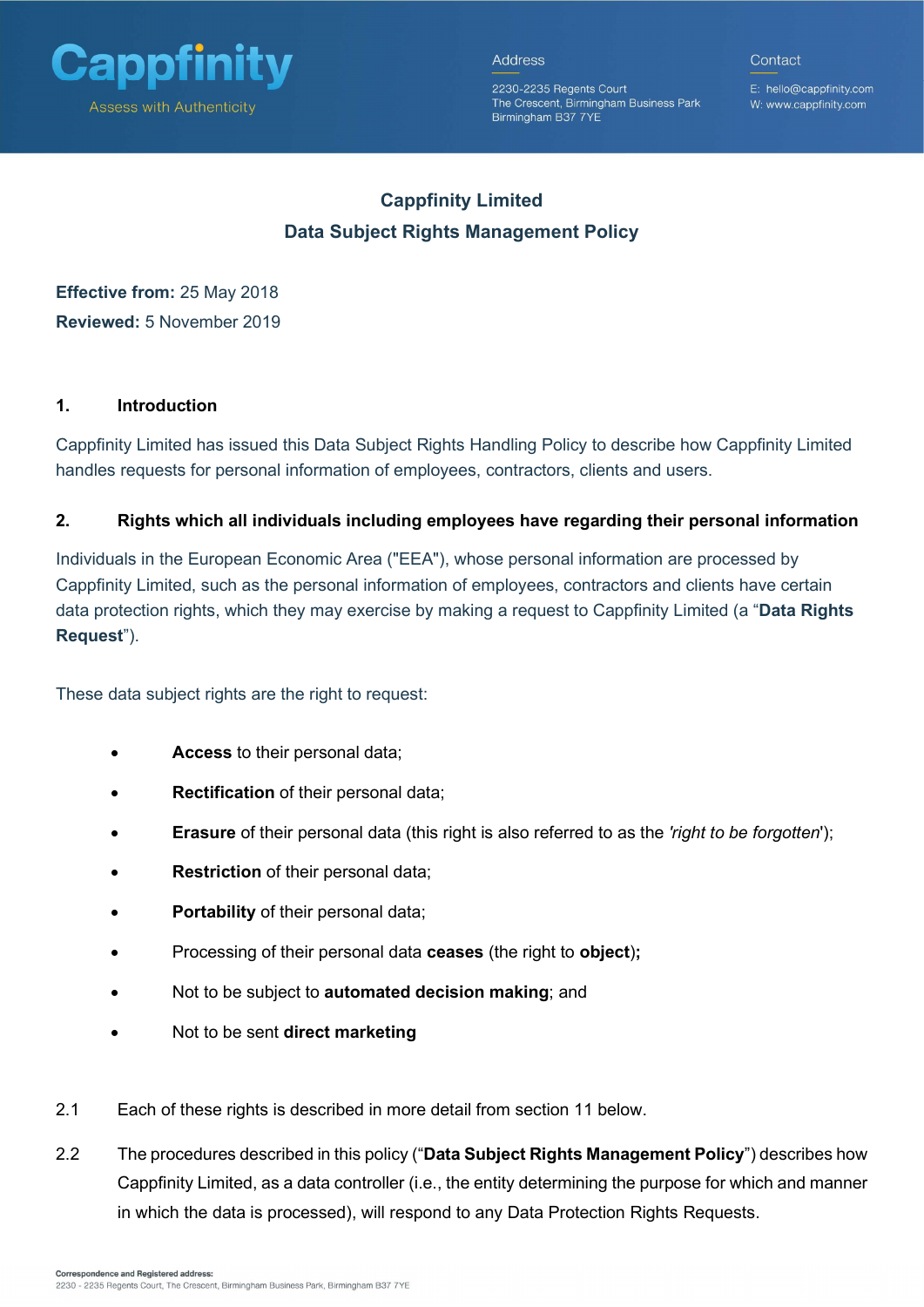

2230-2235 Regents Court The Crescent, Birmingham Business Park Birmingham B37 7YE

E: hello@cappfinity.com W: www.cappfinity.com

2.3 Where Cappfinity Limited is the data processor, rather than the data controller, any Data Rights Request received by Cappfinity Limited will be promptly referred on to the data controller for their action, as provided for at section 3.2.

## 3. Responsibility to respond to a Data Rights Request

- 3.1 The controller of an individual's personal information is primarily responsible for responding to a Data Rights Request and for helping the individual concerned to exercise his or her rights under applicable data protection laws. For example, where an employee makes a Data Rights Request to Cappfinity Limited, Cappfinity Limited is the controller of the personal information held and processed about the employee because it determines the purposes for which the data is collected and the means by which it is processed.
- 3.2 Where Cappfinity Limited processes that individual's personal information as a processor on behalf of a customer who is the controller (rather than for its own purposes), Cappfinity Limited must inform the relevant customer promptly and provide it with reasonable assistance to help the individual to exercise his or her rights in accordance with the customer's duties under applicable data protection laws.

## 4. Personal information which Cappfinity Limited has made available to third parties

- 4.1 If Cappfinity Limited shares personal information with third parties, it is Cappfinity Limited's responsibility to inform those third parties of any request by an individual to rectify, erase or restrict their personal information unless it would involve disproportionate effort to do so or it is impossible. For example, Cappfinity Limited must notify any relevant Cappfinity Limited entity, sub-processors and other third parties (such as occupational health providers) to whom the personal information has been disclosed so that they can also update their records accordingly.
- 4.2 If requested, Cappfinity Limited must also provide details of third parties to which the individual's personal information has been disclosed.

# 5. Where to send your own Data Rights Requests and any questions you may have

- 5.1 If you wish to make a Data Rights Request regarding your personal information, this request should be made to the Cappfinity Limited Data Protection Officer, by email to dpo@cappfinity.com.
- 5.2 Any questions regarding Data Rights Requests should be sent to the Cappfinity Limited Data Protection Officer, by email to dpo@cappfinity.com, if relating to Staff Member data. All other Data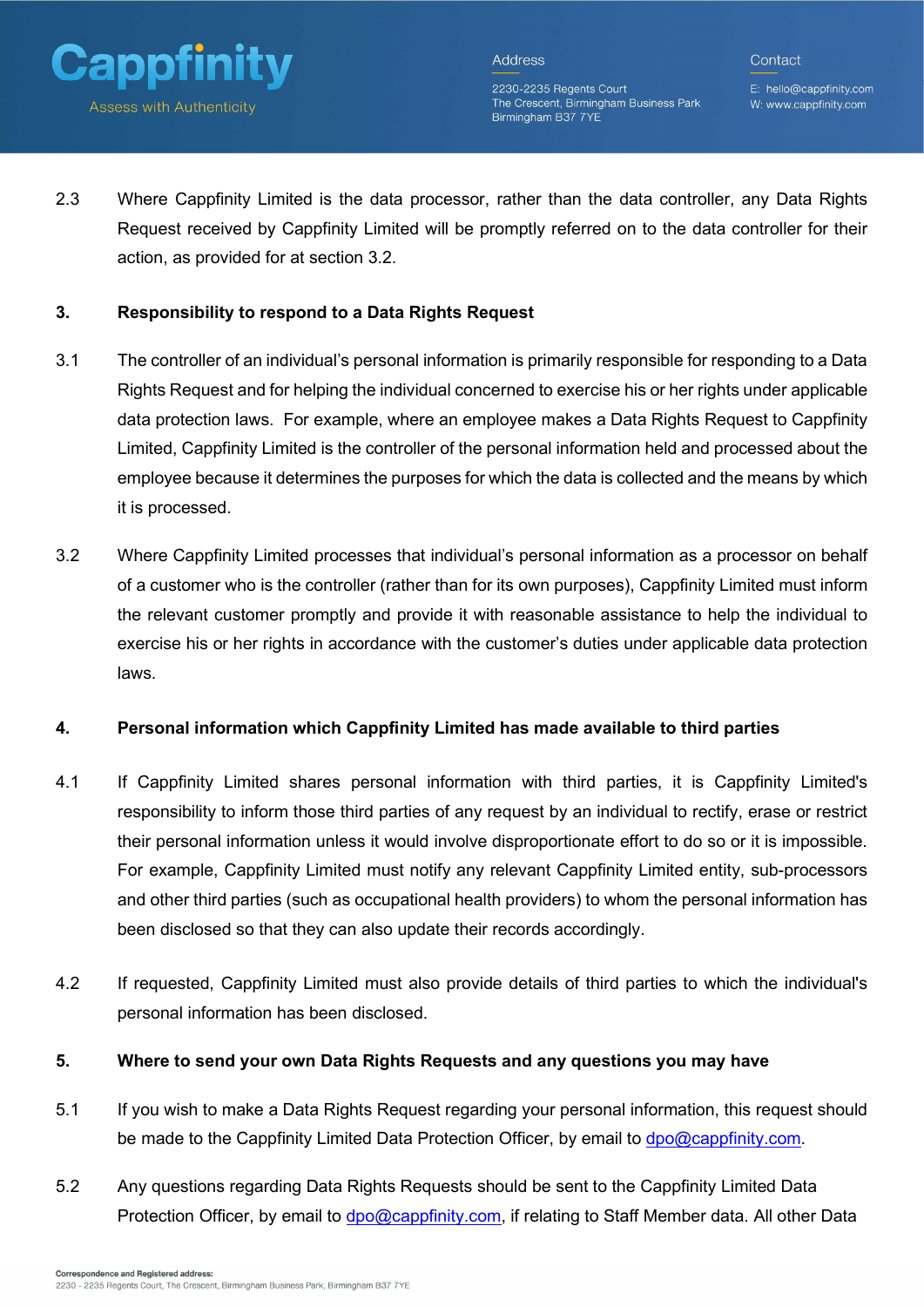

2230-2235 Regents Court The Crescent, Birmingham Business Park Birmingham B37 7YE

E: hello@cappfinity.com W: www.cappfinity.com

Rights Requests questions should be sent to the Cappfinity Limited Data Protection Officer, by email to dpo@cappfinity.com.

# 6. Where to send a Data Rights Request received from a Staff Member or an individual not a Staff Member

- 6.1 If you receive a Data Rights Request from another Cappfinity Limited employee, former employee, consultant, potential recruit, intern, secondee or other individuals who work(ed) for Cappfinity Limited ("Staff Member"), the request should immediately be sent to the Cappfinity Limited Data Protection Officer, by email to  $\text{dpo@cappfinity.com}$  (indicating the date on which it was received together with any other information which may help deal with the request).
- 6.2 If you receive a Data Rights Request from an individual who is not a Staff Member, the request should immediately be sent to the Cappfinity Limited Data Protection Officer, by email to  $\sigma$ dpo@cappfinity.com (indicating the date on which it was received together with any other information which may help deal with the request).
- 6.3 Due to the time frame by which European data protection legislation demands that requests are dealt with it is crucial that requests received from either Staff Members or non-Staff Members, are sent to the Cappfinity Limited Data Protection Officer, by email to dpo@cappfinity.com.

## 7. Verification process

- 7.1 The Cappfinity Limited Data Protection Officer (email: dpo@cappfinity.com) (or their assistants), will make an initial assessment of the request to assess whether it has been received by Cappfinity Limited as a controller or as a processor. They may also need to verify that the request has been validly made (which means they may need to request identification of the requestor).
- 7.2 If it is determined that a customer or other third party is the controller in relation to the relevant personal information and Cappfinity Limited is their processor, the customer or other third party will be notified as soon as possible and Cappfinity Limited will assist the controller with complying with the Data Rights Request (in accordance with any contract terms which may be in place with the controller).
- 7.3 If determined that Cappfinity Limited is the controller of the personal information that is the subject of the request, the individual will be contacted in writing to confirm receipt of the Data Rights Request and seek confirmation of identity (if not already validated).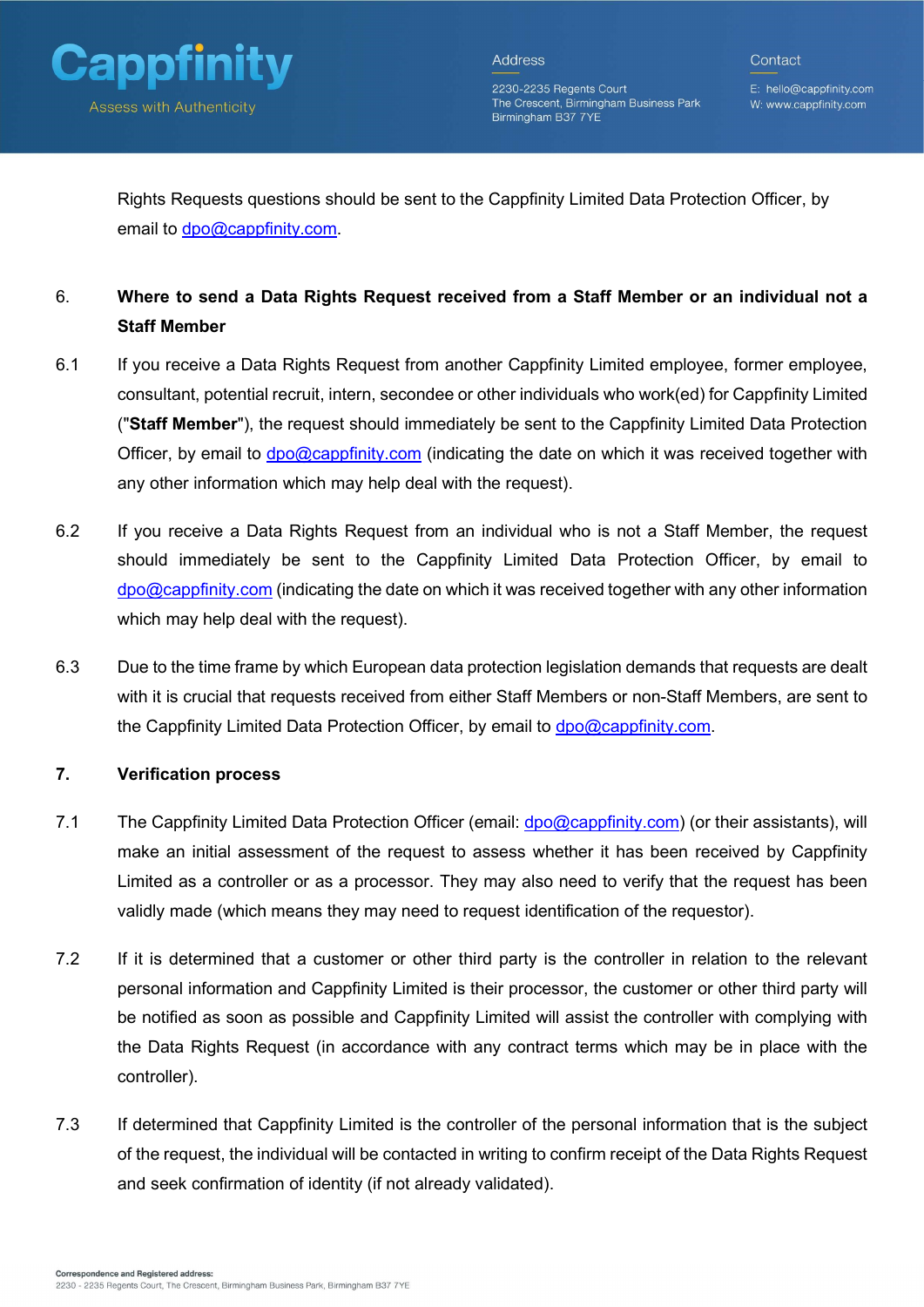

2230-2235 Regents Court The Crescent, Birmingham Business Park Birmingham B37 7YE

E: hello@cappfinity.com W: www.cappfinity.com

Contact

7.4 If Cappfinity Limited is not exempt under applicable data protection laws from fulfilling the Data Rights Request, then Cappfinity Limited will request any further information needed to action the individual's request. Once Cappfinity Limited has all the information it needs to action the Data Rights Request, Cappfinity Limited will respond to the request in accordance with section 11 onwards below.

## 8. Exemption from requirement to respond to a Data Rights Request

- 8.1 Cappfinity Limited is only permitted to decline to act on a request if the request is excessive and/or manifestly unfounded (for example because repetitive requests having been made). In which case, Cappfinity Limited must be able to demonstrate the request is excessive and/or manifestly unfounded.
- 8.2 In some cases, specific additional exemptions may apply. Where specific exemptions relating to particular Data Subject Rights exist, these are explained below.
- 8.3 If Cappfinity Limited is exempt from the requirement of fulfilling the Data Rights Request, then Cappfinity Limited will notify the individual if it intends to decline the Data Rights Request and explain that an exemption applies.

## 9. Timeframe for acting on Data Rights Requests

9.1 Data Subject Requests must be responded to without undue delay and in no case later than one month of receipt of the request unless this is not possible because the request is particularly complex. With such complex cases, Cappfinity Limited will be entitled to extend the response period by up to two further months. Cappfinity Limited must give the individual notice within one month of receipt of the request of its intention to respond within this extended time period. The notice provided must explain the reasons for the delay.

## 10. Charging for Data Rights Requests

10.1 Cappfinity Limited is not permitted to charge for acting on a Data Rights Request unless Cappfinity Limited is exempt from the obligation to act on the request (see above) but is prepared to act on the request anyway. In which case a reasonable fee may be charged taking into account the administrative costs of providing the information or communication or taking the action requested.

#### 11. Requests for access to personal information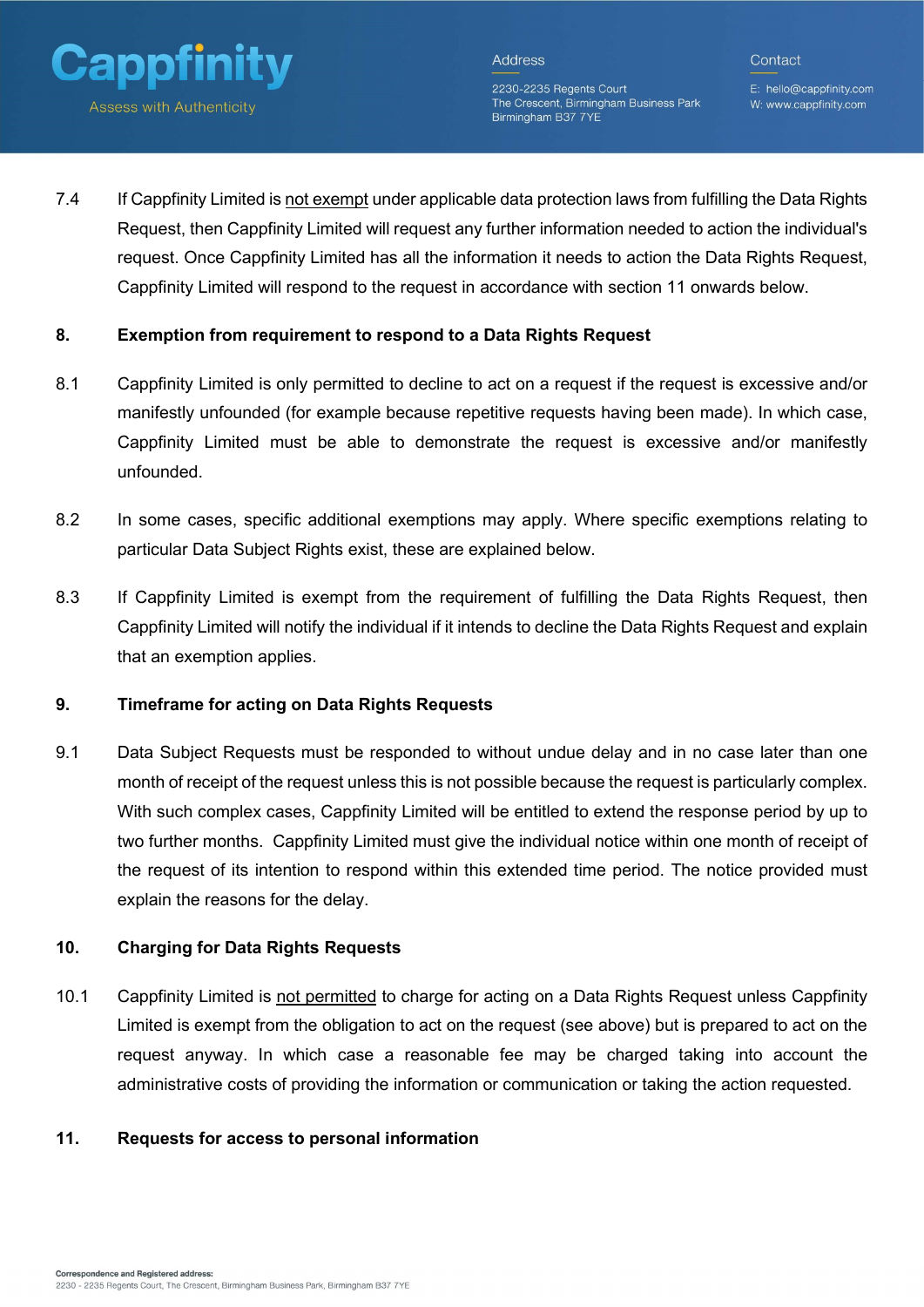

2230-2235 Regents Court The Crescent, Birmingham Business Park Birmingham B37 7YE

E: hello@cappfinity.com W: www.cappfinity.com

Contact

The right of access: This is a right for an individual to obtain confirmation whether a controller processes personal information about them and, if so, to be provided with details of that personal information and access to it.

Confirmation also needs to be provided about the purposes of the processing, the categories of data concerned; recipients or categories of recipients to whom the data is disclosed especially those outside of the EEA; period for which the personal data is stored; possibility to request rectification or erasure of the data or restriction or objection to the processing; right to lodge a complaint with a data protection authority; where the data has not come directly from the data subject details of their sources; and details about any automated decision making processing including profiling which is occurring with their data.

Information to be provided in response to a request

- 11.1 An individual is entitled to request a copy of his or her personal information from Cappfinity Limited. Where an individual makes such a request, Cappfinity Limited must confirm whether it holds and is processing personal information about that individual and if so provide that personal information to the individual in intelligible form.
- 11.2 The individual making the request should also be provided with the following information:
- 11.2.1 A description of the personal information and categories of personal information concerned;
- 11.2.2 The envisaged period for which the personal information will be stored;
- 11.2.3 The purposes for which they are being held and processed;
- 11.2.4 The recipients or classes of recipients to whom the information is, or may be, disclosed by the controller;
- 11.2.5 Confirmation of the individual's right to request rectification or erasure of his or her personal information or to restrict or object to its processing;
- 11.2.6 Confirmation of the individual's right to lodge a complaint with a competent data protection authority;
- 11.2.7 Details about the source of the personal information if it was not collected from the individual;
- 11.2.8 Details about whether the personal information is subject to automated decision-making (including profiling); and
- 11.2.9 Where personal information is transferred from the European Economic Area to a country outside of the European Economic Area, the appropriate safeguards that Cappfinity Limited has put in place relating to such transfers in accordance with European data protection laws.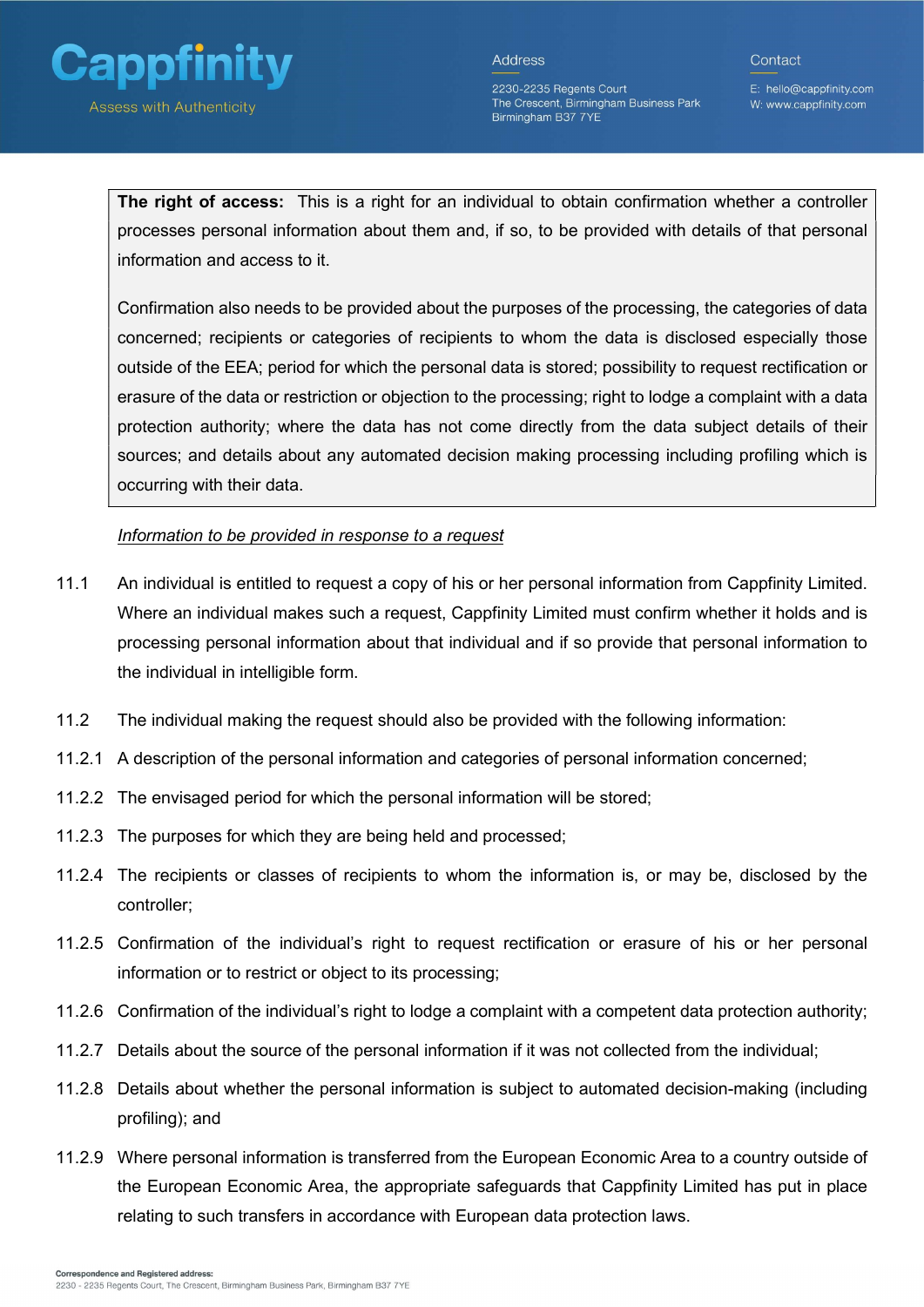

2230-2235 Regents Court The Crescent, Birmingham Business Park Birmingham B37 7YE

E: hello@cappfinity.com W: www.cappfinity.com

Contact

## Format of requests

- 11.3 An access request does not have to be official or mention data protection law to qualify as a valid request.
- 11.4 An access request does not need to be made in writing and can be made orally but it is helpful if it is made in writing (for record keeping purposes). If made in writing it is also helpful if the individual provides their email address and confirms whether the information can be sent to them by email (or other means by which they prefer to receive the information). Requests made electronically (e.g., by email) must be responded to electronically (in a commonly used format) unless the individual stipulates otherwise. Individuals may ask for information to be provided orally instead.

#### **Exemptions**

11.5 Cappfinity Limited is not permitted to refuse to comply with an access request unless it can demonstrate that it is not in the position to identify the individual who is making the request or Cappfinity Limited is exempt from its obligations to comply (see above at section 8 regarding exemptions).

## 12. Requests to rectify personal information

The right to rectification: This is a right for an individual to obtain rectification without undue delay of inaccurate personal data a controller may process about him or her.

## Rectification by Cappfinity Limited

12.1 If Cappfinity Limited holds inaccurate or incomplete information about an individual, the individual is entitled to request that the information is rectified.

## Rectification by third parties

12.2 If Cappfinity Limited rectifies an individual's information further to such a request, Cappfinity Limited must also notify third parties. See section 4 above.

#### Supplementary statements to complete information

12.3 If a request to rectify information involves ensuring it is complete, the individual may provide a supplementary statement for Cappfinity Limited to hold to complete the personal information held about them.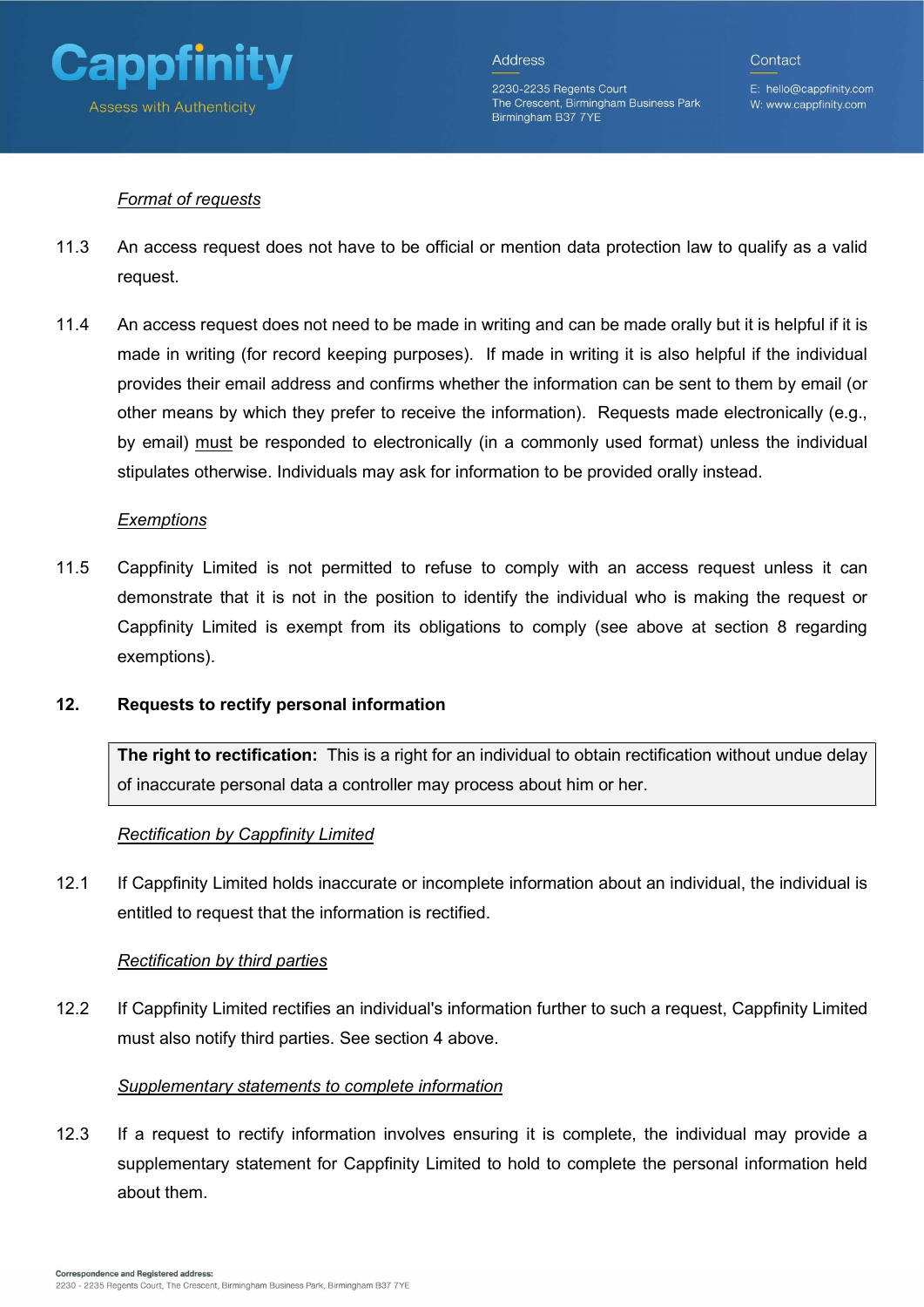

2230-2235 Regents Court

Birmingham B37 7YE

E: hello@cappfinity.com The Crescent, Birmingham Business Park W: www.cappfinity.com

#### 13. Requests to erase personal information ("right to be forgotten")

The right to erasure: This is a right for an individual to require a controller to erase personal information about them on certain grounds – for example, where the personal information is no longer necessary to fulfil the purposes for which it was collected.

#### Circumstances in which right to erasure applies

- 13.1 An individual may request that Cappfinity Limited erases their personal information in the following circumstances:
- 13.1.1 The personal information is no longer necessary for the purpose for which it was collected or otherwise processed;
- 13.1.2 The personal information was unlawfully processed by Cappfinity Limited;
- 13.1.3 If the processing was on the basis of consent from the individual and they withdraw their consent (and no other legitimate grounds for processing the information exists);
- 13.1.4 The individual objects to the processing (see below) and no overriding legitimate grounds exist for processing the information; and
- 13.1.5 The personal information needs to be erased to comply with Cappfinity Limited's legal obligations.

## Erasure of personal information by third parties

- 13.2 If Cappfinity Limited erases an individual's information further to such a request, Cappfinity Limited must also notify third parties. See section 4 above.
- 13.3 If Cappfinity Limited has made the personal information public, and is obliged to erase the personal information pursuant to a Data Rights Request, it must take reasonable steps, including technical measures (taking account of available technology and the cost of implementation), to inform controllers which are processing the personal information that the individual has requested the erasure by such controllers of any links to, or copy or replication of, the personal information.

#### **Exemptions**

- 13.4 In addition to the general exemption referred to at section 8, Cappfinity Limited is exempt from the obligation to erase personal information where the processing of the information is necessary for:
- 13.4.1 Compliance with Cappfinity Limited's legal obligations;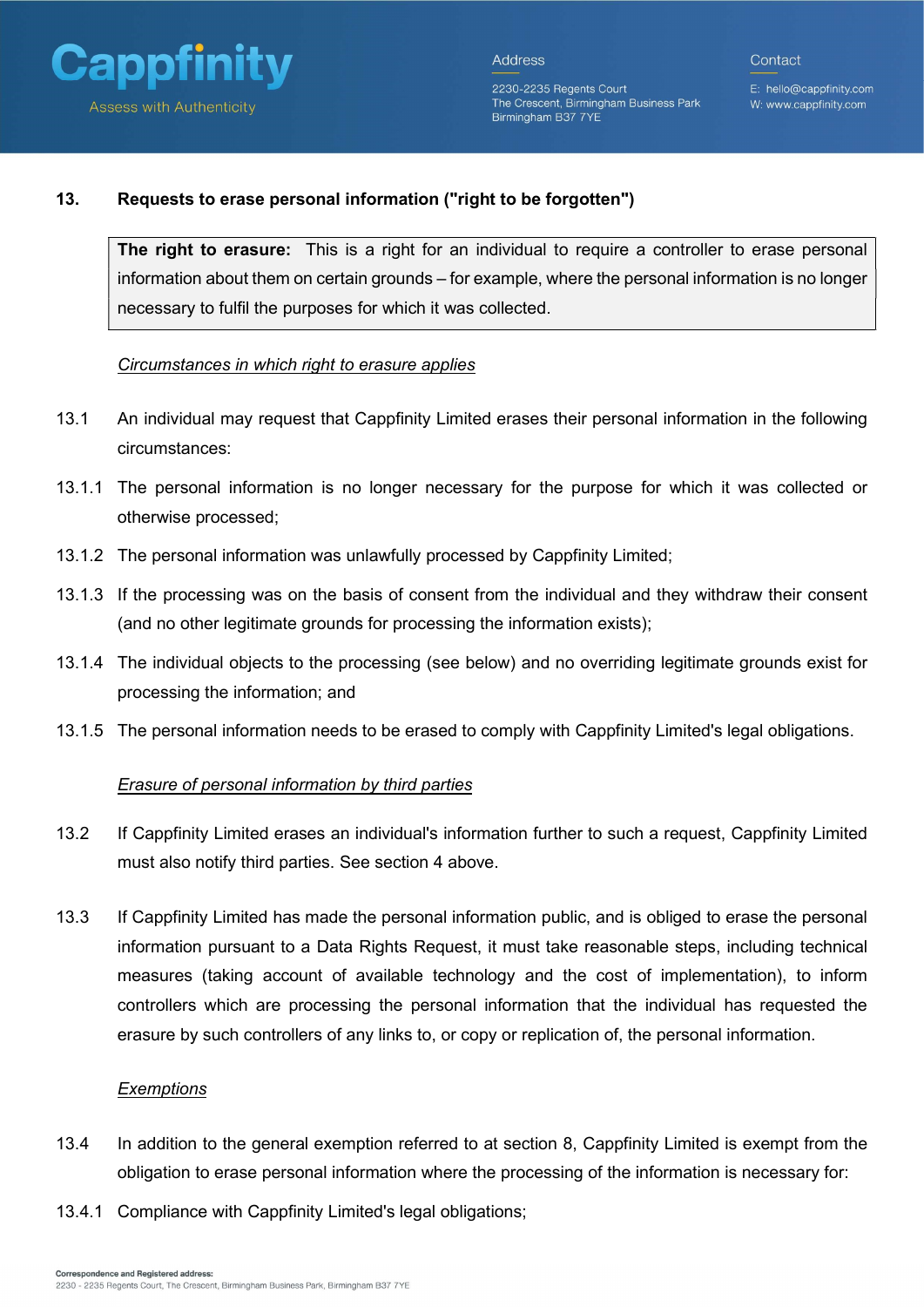

E: hello@cappfinity.com W: www.cappfinity.com

Contact

- 13.4.2 Establishing, exercising or defending legal claims;
- 13.4.3 Scientific, historical or statistical purposes and erasure of the personal information would make this processing impossible or seriously impair it;
- 13.4.4 Public interest reasons as follows:- performance of a task carried out in the public interest, exercise of official authority vested in Cappfinity Limited, for public health reasons or archiving in the public interest (these exemptions are unlikely to apply to Cappfinity Limited); and
- 13.4.5 Exercising the right of freedom of expression and information (again, this is unlikely to apply to Cappfinity Limited).

## 14. Right to object to processing

The right to object: This is a right for an individual to object, on grounds relating to his or her particular situation, to a controller's processing of personal data about him or her, if the processing is on the grounds that it is for the legitimate interests of the controller.

#### Circumstances in which individuals can object to processing

- 14.1 If Cappfinity Limited is relying on the grounds that the processing is in Cappfinity Limited's legitimate interests to process personal information, an individual may object to that processing.
- 14.2 Individuals can also object to the processing if the processing is to perform a task in the public interest or to exercise an official authority vested in the controller. This is, however, unlikely to apply to Cappfinity Limited.

#### **Exemptions**

- 14.3 In addition to the general exemption referred to at section 8, Cappfinity Limited is exempt from the obligation to cease processing the personal information further to an objection if:
- 14.3.1 Cappfinity Limited can demonstrate it has compelling legitimate grounds for processing the information which override the interests, rights and freedoms of the individual;
- 14.3.2 The processing is to establish, exercise or defend a legal claim; and
- 14.3.3 The processing is for scientific, historical or statistical purposes carried out in the public interest (this exemption is unlikely to apply to Cappfinity Limited).

## 15. Right to restriction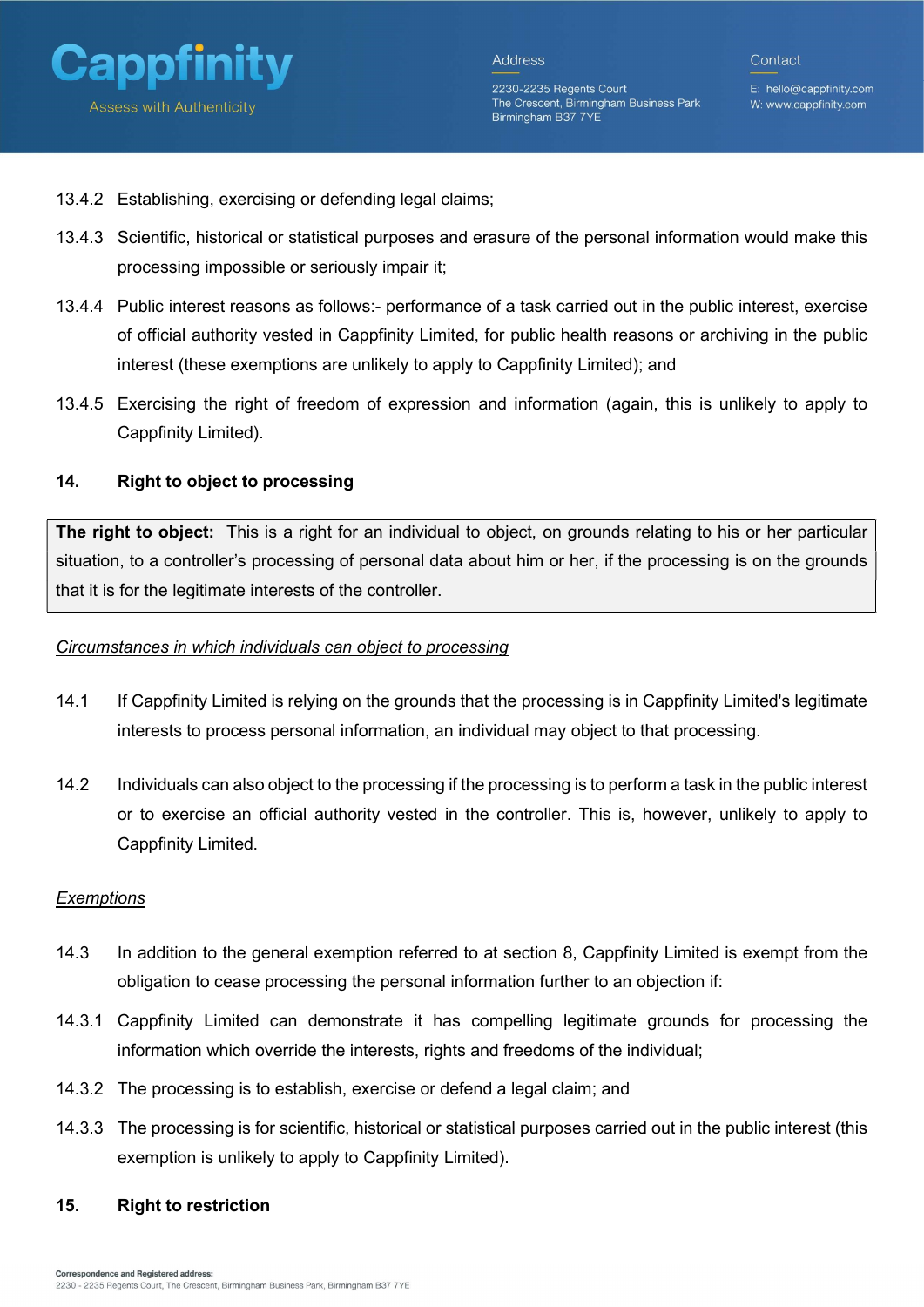

2230-2235 Regents Court The Crescent, Birmingham Business Park Birmingham B37 7YE

E: hello@cappfinity.com W: www.cappfinity.com

Contact

The right to restriction: This is a right for an individual to require a controller to restrict processing of personal information about them on certain grounds.

- 15.1 Where certain grounds are met (e.g., where a data subject has contested the accuracy of data and a period of time is required for Cappfinity Limited to verify the accuracy of the Personal Information, the processing of the individual's personal data will need to be discussed.
- 15.2 If Cappfinity Limited is processing an individual's personal data and the individual wishes to restrict that processing on the grounds of the accuracy of the data, Cappfinity Limited will limit the processing of that individual's personal data until such time as the accuracy of the personal information has been appropriately verified.

# 16. Right to data portability

The right to data portability: This is a right for an individual to receive personal information concerning him or her from a controller in a structured, commonly used and machine-readable format and to transmit that information to another controller, if the processing is based on consent of the individual and if the processing is carried out by automated means.

16.1 If Cappfinity Limited is processing an individual's personal data and the individual wishes to request a copy of the personal data that they have submitted to Cappfinity Limited, then Cappfinity Limited will provide this copy of the data to the individual in a structured, commonly used and machinereadable format.

# 17. Right not to be subject to automated decision making (including profiling)

The right not to be subject to automated decision making: This is a right to object to an automated decision made about an individual (i.e. without a human involved) which has a legal or other similar effect on the individual. Individuals can ask for human intervention in the process.

- 17.1 Cappfinity Limited uses automated decision making in relation to the scoring of online assessments and the progression of candidates through a recruitment process, based on the candidate's achievement of certain assessment thresholds or otherwise. This automated decision making, based on automated scoring of online assessments, ensures an entirely objective, consistent and fair process for all candidates.
- 17.2 Automated decision making for progression in a recruitment process is never used by Cappfinity Limited based on demographic criteria including any of the protected characteristics provided for in the Equality Act (2010).